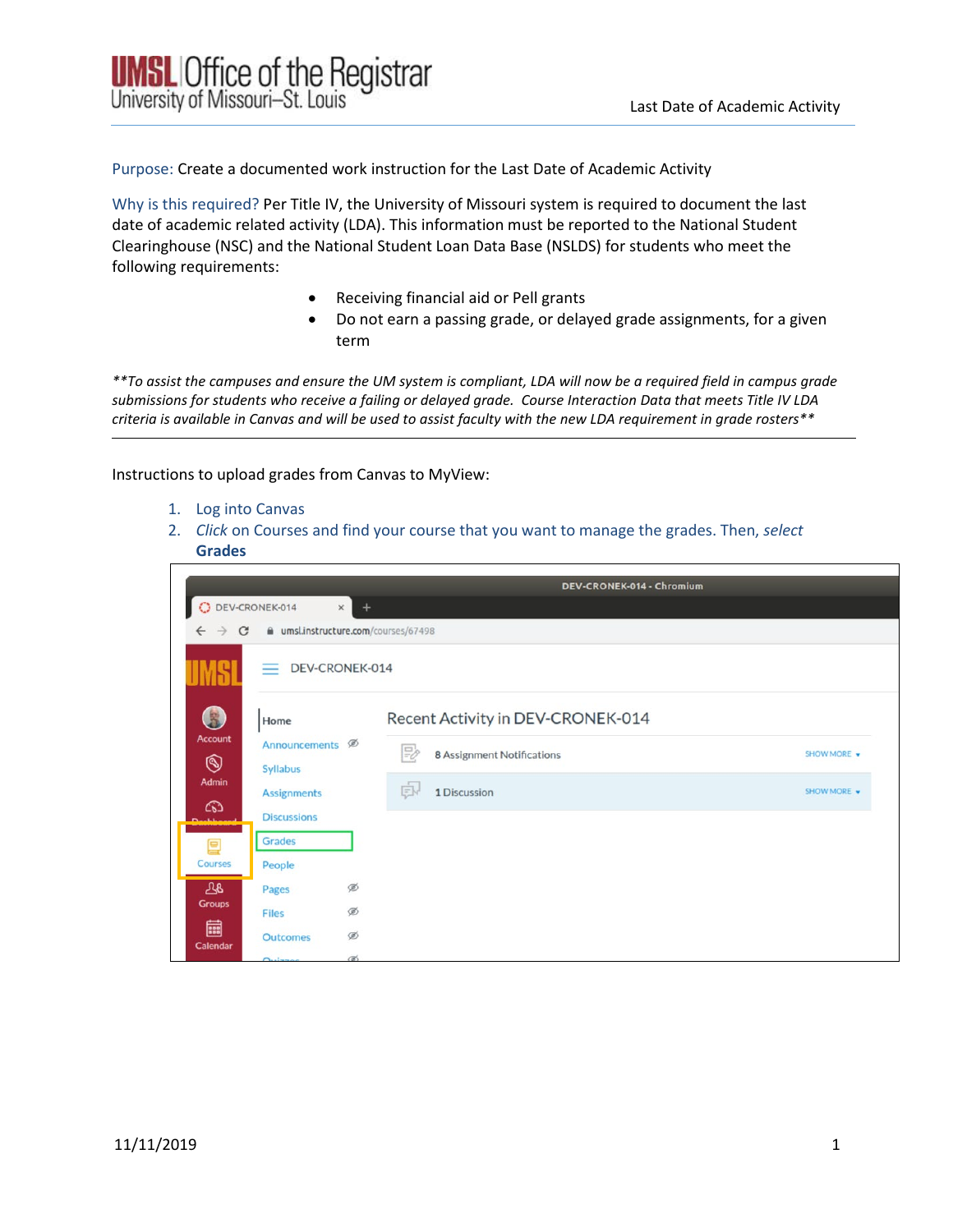| Account               | <b>Student Name</b> | Project 1<br>Out of 200 | MidTerm<br>Out of 300 | Project 2<br>Out of 200 | Final<br>Out of 300 | Assignments | Total     |
|-----------------------|---------------------|-------------------------|-----------------------|-------------------------|---------------------|-------------|-----------|
| $\circledS$           | Krc Test11          | 191                     | 288                   | 198                     | 294                 | 97.1%       | 97.1% A   |
| Admin                 | Krc Test12          | 180                     | 270                   | 190                     | 280                 | 92%         | 92% A-    |
| ෬<br><b>Dashboard</b> | Krc Test15          | 175                     | 260                   | 185                     | 279                 | 89.9%       | 89.9% B+  |
|                       | Krc Test16          | 165                     | 250                   | 170                     | 266                 | 85.1%       | 85.1% B   |
| Courses               | Krc Test56          | 160                     | 240                   | $\sim$                  | 255                 | 81.88%      | 81.88% B- |
| ঞ                     | Krc Test 66         | 150                     | 230                   | 160                     | 233                 | 77.3%       | 77.3% C+  |

- *3. Confirm* the **Total** column represents the grades you wish to record in MyView. The Total column will be sent to MyView regardless of missing grades.
- 4. If the grade reflected in the **Total** column is not the grade you want to send to MyView, an override option is available by *selecting the Gradebook Settings gear* in the upper right-hand corner.

| View •<br>Gradebook | Actions v | Search |
|---------------------|-----------|--------|
|                     |           |        |

5. *Select* the Advanced tab, *check* the box Allow final grade override, and *select* Update

| <b>Late Policies</b> | <b>Grade Posting Policy</b> | Advanced |                  |
|----------------------|-----------------------------|----------|------------------|
|                      | Allow final grade override  |          |                  |
|                      |                             |          |                  |
|                      |                             |          |                  |
|                      |                             |          |                  |
|                      |                             |          |                  |
|                      |                             |          |                  |
|                      |                             |          |                  |
|                      |                             |          | Update<br>Cancel |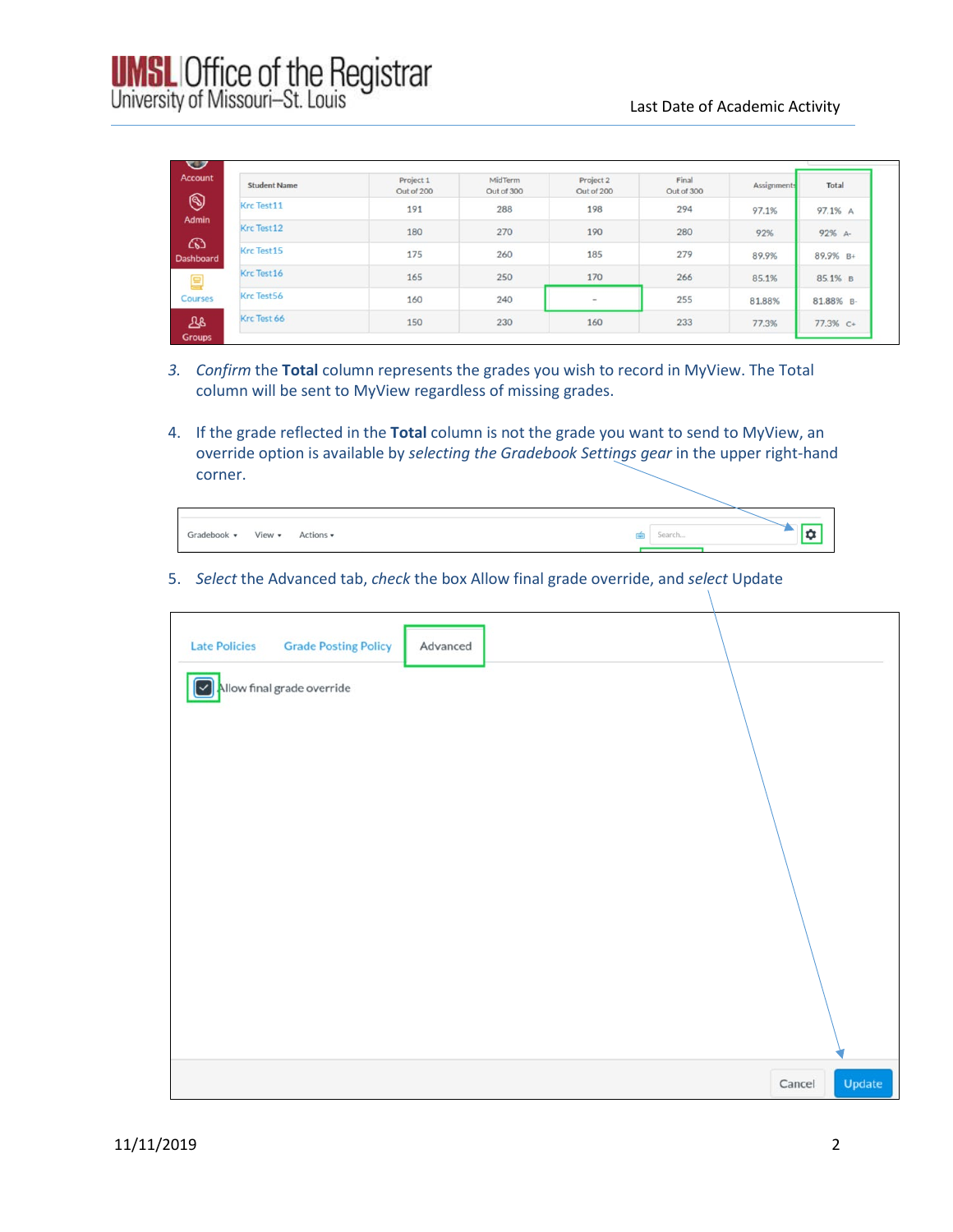|                             | DEV-CRONEK V<br>三           | Gradebook Settings updated |                       |                          |                     |             | ×            |                          |
|-----------------------------|-----------------------------|----------------------------|-----------------------|--------------------------|---------------------|-------------|--------------|--------------------------|
| 3                           | Gradebook v<br>View $\star$ | Actions v                  |                       |                          |                     | 圗           | Search       |                          |
| <b>Account</b>              | <b>Student Name</b>         | Project 1<br>Out of 200    | MidTerm<br>Out of 300 | Project 2<br>Out of 200  | Final<br>Out of 300 | Assignments | <b>Total</b> | Override                 |
| $\circledS$<br><b>Admin</b> | Krc Test11                  | 191                        | 288                   | 198                      | 294                 | 97.1%       | 97.1% A      | -                        |
|                             | Krc Test12                  | 180                        | 270                   | 190                      | 280                 | 92%         | 92% A-       | $\overline{\phantom{a}}$ |
| ෬<br><b>Dashboard</b>       | Krc Test15                  | 175                        | 260                   | 185                      | 279                 | 89.9%       | 89.9% B+     | $\overline{\phantom{a}}$ |
| ▤                           | Krc Test16                  | 165                        | 250                   | 170                      | 266                 | 85.1%       | 85.1% B      |                          |
| Courses                     | Krc Test56                  | 160                        | 240                   | $\overline{\phantom{m}}$ | 255                 | 81.88%      | 81.88% B-    | $\overline{\phantom{a}}$ |
| 28                          | Krc Test 66                 | 150                        | 230                   | 160                      | 233                 | 77.3%       | 77.3% C+     |                          |
| <b>Groups</b>               |                             |                            |                       |                          |                     |             |              |                          |

## 6. The main Gradebook page is now available with an Override Column listed

7. *Click* in the **Override** field and *manually enter* the grade that should pass to the MyView system. You do not need to enter an override grade for each field, only those you wish to override. The Total Column grade will be sent if an Override Column grade does not exist. \**\*The field will accept letter or percentage. If a percentage is entered, the field will convert over to a letter grade\*\**

| Ξ.                                    | DEV-CRONEK<br>Grade saved. |                       |                          |                     |             | $\times$  |               |
|---------------------------------------|----------------------------|-----------------------|--------------------------|---------------------|-------------|-----------|---------------|
| 3<br>Gradebook v                      | View $\star$<br>Actions •  |                       |                          |                     | 画           | Search    |               |
| <b>Account</b><br><b>Student Name</b> | Project 1<br>Out of 200    | MidTerm<br>Out of 300 | Project 2<br>Out of 200  | Final<br>Out of 300 | Assignments | Total     | Override      |
| $\circledS$<br>Krc Test11<br>Admin    | 191                        | 288                   | 198                      | 294                 | 97.1%       | 97.1% A   | $\sim$        |
| Krc Test12                            | 180                        | 270                   | 190                      | 280                 | 92%         | 92% A-    | $\,$          |
| Krc Test15<br><b>Dashboard</b>        | 175                        | 260                   | 185                      | 279                 | 89.9%       | 89.9% B+  | $A -$         |
| Krc Test16                            | 165                        | 250                   | 170                      | 266                 | 85.1%       | 85.1% B   | $\frac{1}{2}$ |
| Krc Test56                            | 160                        | 240                   | $\overline{\phantom{a}}$ | 255                 | 81.88%      | 81.88% B- | $\sim$        |
| Krc Test 66                           | 150                        | 230                   | 160                      | 233                 | 77.3%       | 77.3% C+  | $\frac{1}{2}$ |

8. After all changes have been made, the grades will need to be Synced to SIS.

9. *Click* **Actions** and *select* **Sync grades to SIS**.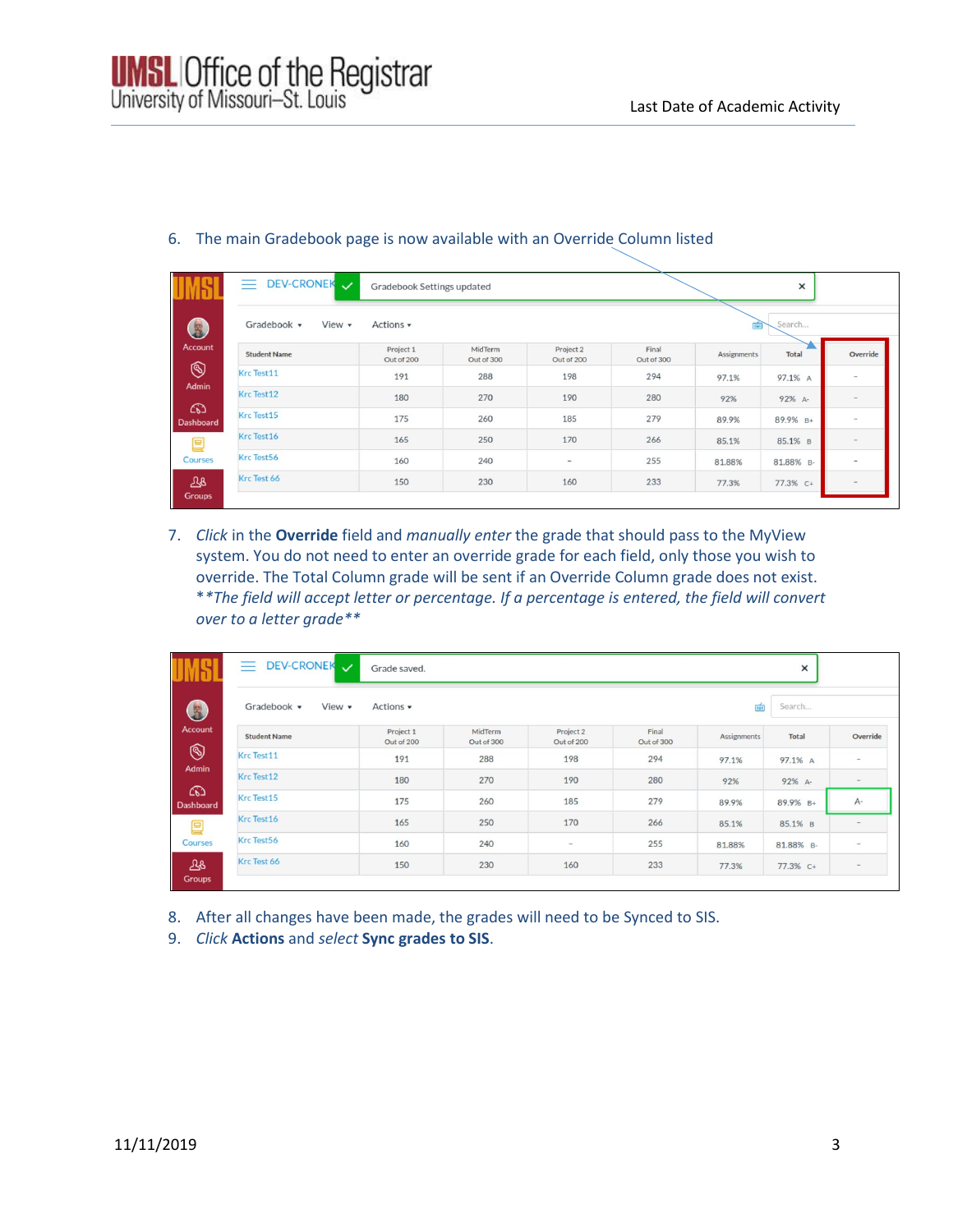

| View<br>Gradebook $\blacktriangledown$ | Actions v          |
|----------------------------------------|--------------------|
| <b>Student Name</b>                    | Sync grades to SIS |
| Krc Test11                             | Import             |
| Krc Test 12                            | Export             |
| Krc Test15                             | 175                |
| Krc Test16                             | 165                |
| Krc Test56                             | 160                |
| Krc Test 66                            | 150                |

10. The Grade Syncing tool will appear.



11. *Click* **Sync grades to SIS**. Once the initiated, the button will read Syncing grades to SIS…



12. After the process is complete, the button will be enabled and will read Resync to grades to SIS.



- 13. If changes are needed after the Sync occurs, you can go into Canvas, make the change and return to the Resync grades to SIS button. The MyView system will pull in the most recent set of grades sent.
- 14. Once the grades have synced to the MyView system, you will need to complete the process in MyView.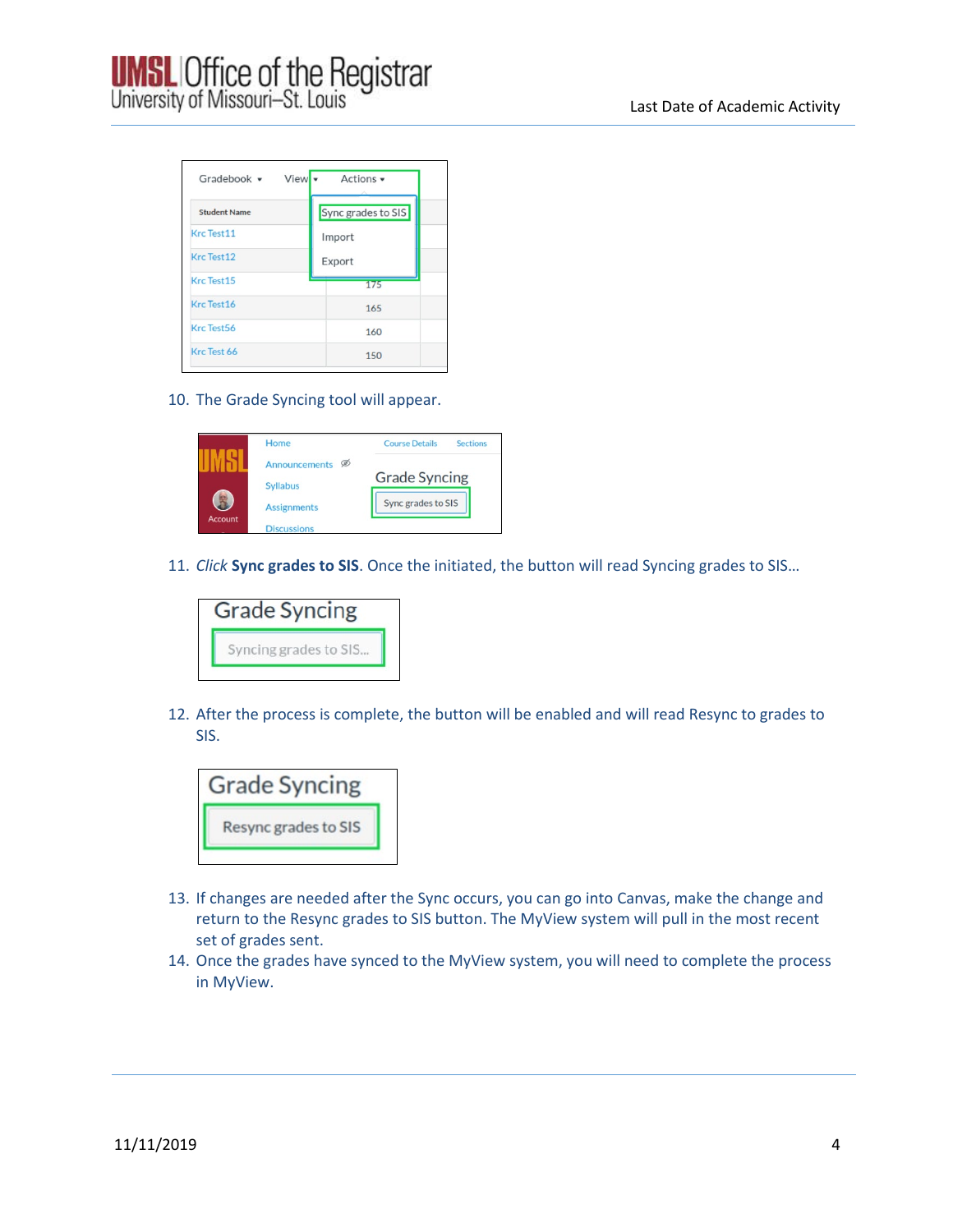

## MyView

1. Log into MyView [@ https://MyView.umsl.edu](https://myview.umsl.edu/)

|           | Please log in using your UMSL User ID and password:                      |                  |
|-----------|--------------------------------------------------------------------------|------------------|
| User ID:  |                                                                          | (SSO ID)         |
| Password: | Login<br>Clear                                                           | (case sensitive) |
|           | Enable Screen Reader Mode                                                |                  |
|           | Look up My User ID (SSO ID)<br>Forgot Your Password?   Create a Password |                  |

2. *Click* on Self Service to open the Grade Roster, the page should look like the below screenshot: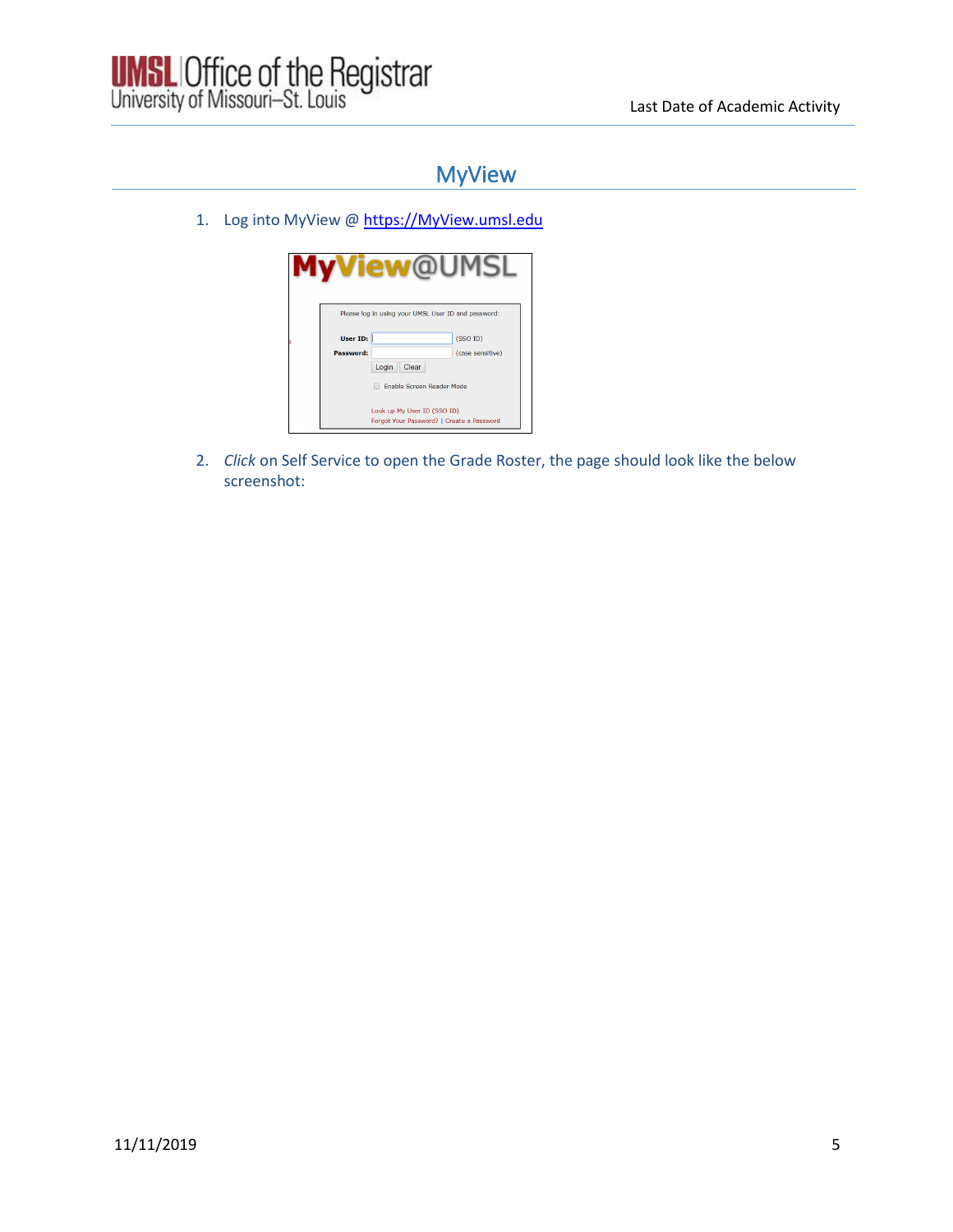## **UMSL** Office of the Registrar<br>University of Missouri-St. Louis

|                  | <b>Faculty Center</b> | Search                                                                 |                                     |          |                                                                                                                                                                                                          |                     |                               |                          |    |
|------------------|-----------------------|------------------------------------------------------------------------|-------------------------------------|----------|----------------------------------------------------------------------------------------------------------------------------------------------------------------------------------------------------------|---------------------|-------------------------------|--------------------------|----|
|                  |                       | My Schedule   Class Roster   Grade Roster                              |                                     |          |                                                                                                                                                                                                          |                     |                               |                          |    |
|                  | <b>Grade Roster</b>   |                                                                        |                                     |          |                                                                                                                                                                                                          |                     |                               |                          |    |
|                  |                       |                                                                        |                                     |          |                                                                                                                                                                                                          |                     |                               |                          |    |
|                  |                       | data will be cleared.                                                  |                                     |          | You have unsaved data on this page. Navigation tabs and links are temporarily disabled. Finish<br>entering your data and save to re-enable. To exit without saving, click 'enable tabs & links'. Unsaved |                     |                               |                          |    |
|                  |                       |                                                                        |                                     |          |                                                                                                                                                                                                          | Enable Tabs & Links |                               |                          |    |
|                  |                       |                                                                        |                                     |          |                                                                                                                                                                                                          |                     |                               |                          |    |
|                  |                       |                                                                        |                                     |          | 2019 Fall Semester   Regular Academic Session   Univ of Missouri - St. Louis   Undergraduate                                                                                                             |                     |                               |                          |    |
|                  |                       |                                                                        |                                     |          |                                                                                                                                                                                                          | Change Class        |                               |                          |    |
| $\triangleright$ |                       | BIOL 4614 - 001 (13309)                                                |                                     |          | Campus Main UMSL Campus                                                                                                                                                                                  |                     |                               |                          |    |
|                  |                       |                                                                        |                                     |          |                                                                                                                                                                                                          |                     |                               |                          |    |
|                  |                       | *Grade Roster Type Final Grade<br>Display Unassigned Roster Grade Only |                                     | ۷.       |                                                                                                                                                                                                          |                     | *Approval Status Not Reviewed |                          |    |
|                  |                       | Incomplete Grade Agreements                                            |                                     |          | Get Grades From Canvas                                                                                                                                                                                   |                     |                               |                          |    |
|                  |                       |                                                                        |                                     |          |                                                                                                                                                                                                          |                     |                               |                          |    |
|                  | <b>Student Grade</b>  | <b>EEEA</b>                                                            |                                     |          | Personalize   Find   View All   2   1                                                                                                                                                                    |                     |                               | First 1-20 of 24 2 Last  |    |
|                  | ID                    | Name                                                                   | Roster                              | Official | <b>Acad Plan</b>                                                                                                                                                                                         |                     | Level                         | <b>Last Date of Acad</b> |    |
| B                | $\mathbf{1}$          |                                                                        | Grade<br>B-<br>$\blacktriangledown$ | Grade    | <b>Biochem Biotechn BS</b>                                                                                                                                                                               |                     | Senior                        | <b>Activity</b>          |    |
| B                | $\overline{2}$        |                                                                        | F<br>$\mathbf{v}$                   |          | Biochem Biotechn BS/Chemistry<br>Minor/Criminology & Criminal Jus<br>Min                                                                                                                                 |                     | Senior                        | 10/18/2019               | H  |
| ⊟                | 3                     |                                                                        | B<br>$\pmb{\mathrm{v}}$             |          | Biochem Biotechn BS/Biology                                                                                                                                                                              |                     | Senior                        |                          |    |
| u                | 4                     |                                                                        | FN<br>▼                             |          | Minor/Chemistry Minor<br>Biochem Biotechn BS/Chemistry<br>Minor                                                                                                                                          |                     | Senior                        |                          | 31 |

3. *Click* Get Grades from Canvas.